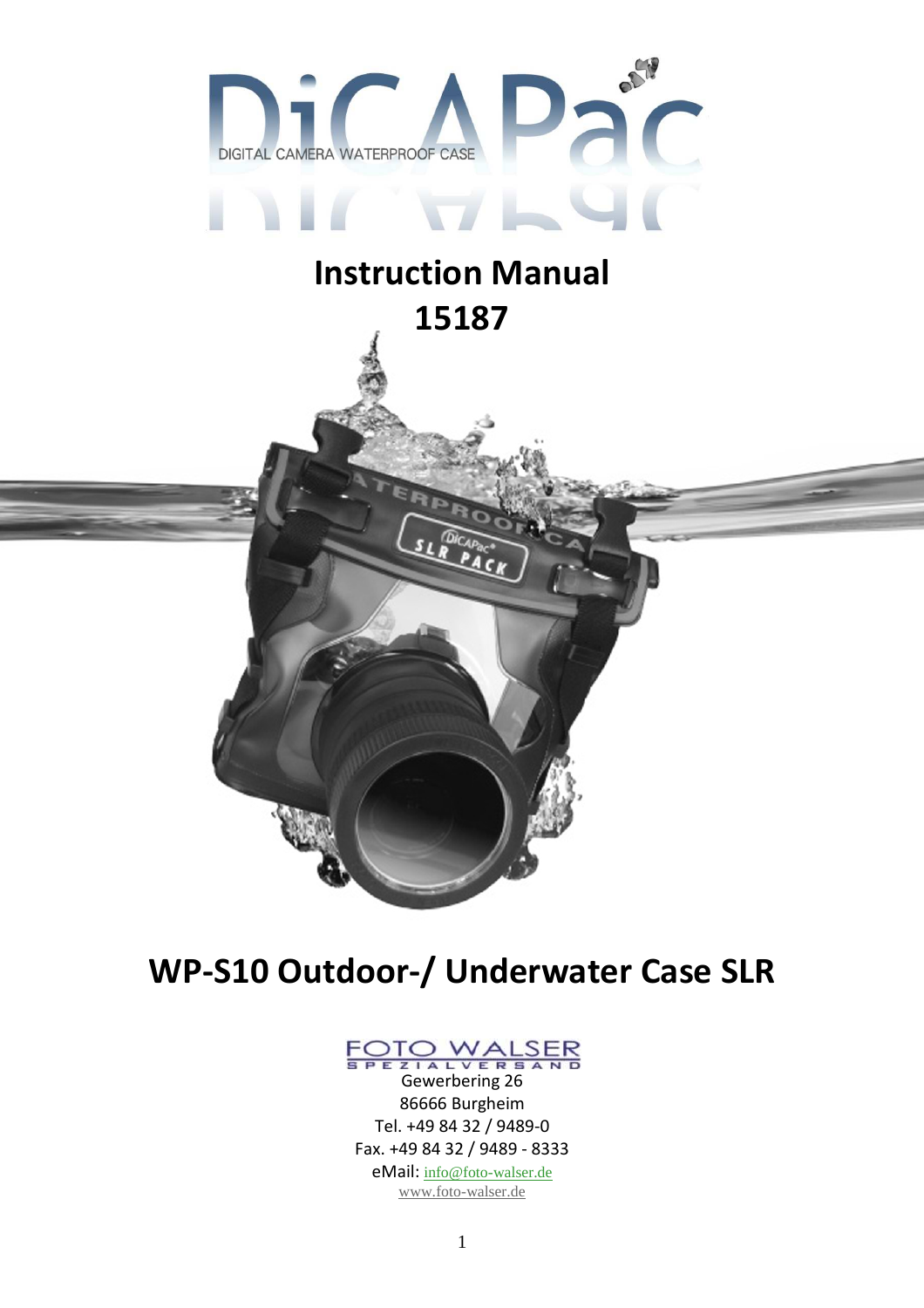# **Content**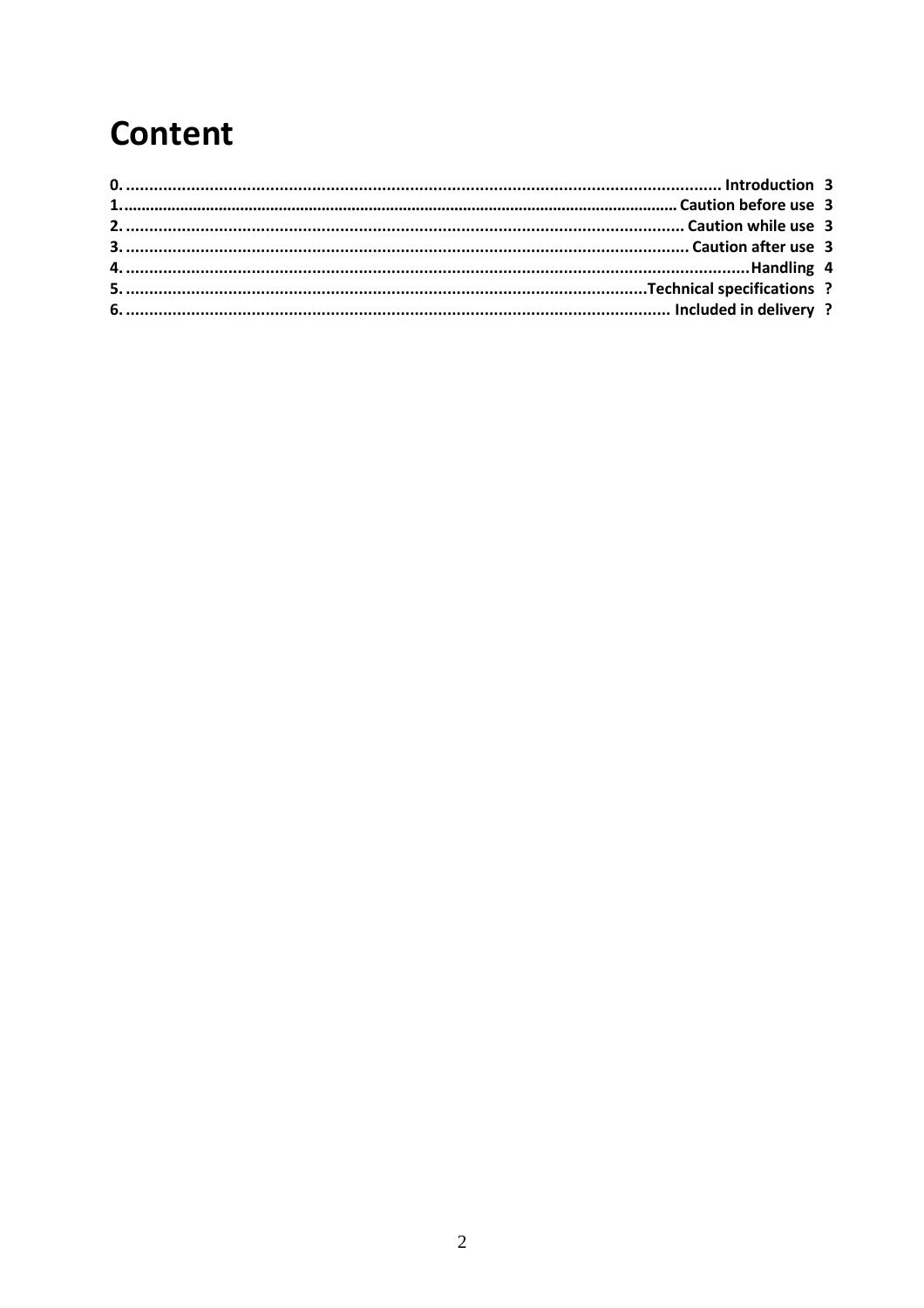The DiCAPac underwater case provides highest protection against water, sand, snow or rain and is always ready for spontaneous snapshots. Therefore, the underwater case is not just suitable for your vacation at the beach, pool, in the water or for snorkeling with a depth up to 5m, but also for your ski holiday or rafting tour.

The camera in the underwater case is fully functional: Through the new developed bellow system, you can use lenses with a length between 5 and 15cm. Special openings provide unrestricted operation of camera release and adjustment knobs. The UV coated and water repellent front lens also ensures clear pictures under water. Through the high-quality material components it is possible to use the underwater case both at heat and cold temperatures without restrictions.

#### 1. Caution before use

After making the purchase, check if there is any damage on its surface. Then you must do waterproof test. Put some paper or fabric into the bag, shake or press it in the water. Make an exchange if you find the papers or fabric wet. Once the user finish the test of its condition when it was first bought, we are not responsible for the damages caused by user's carelessness or mistake.

### 2. Caution while use

Use it after practicing the waterproof test found in the <Caution before use> section, and check whether there is any damaged part, especially the zipper, the lens adapter and the joint units every time before use it.

Check for damage at the mouth and zipper after each use, and avoid strong impacts and sharp objects. Don't leave it under the hot sun for long. It can be damage.

There can be humidity in it depending on the difference of temperatures between the inside and outside of the product. If this is the case, just turn the lens to open and you can remove the humidity.

If there is any sand or dust remaining after use, rinse it under the running water, and then dry it for storage.

Do not use in water more than 30°C such as a hot spring.

### 3. Caution after use

When talking camera out of the case, keep the mouth part in a downward position and sharke off any water and wipe it well. Be careful not to keep its mouth part upward. It can cause product damage if water around the mouth enters into the case.

This waterproof case is for protecting the camera from dust, water, snow, rain, sand a.s.o. It is also made for comparatively simple underwater shots at a beach or a pool. Please use only dedicated housing or professional underwater shooting equipment for more professional underwater shots.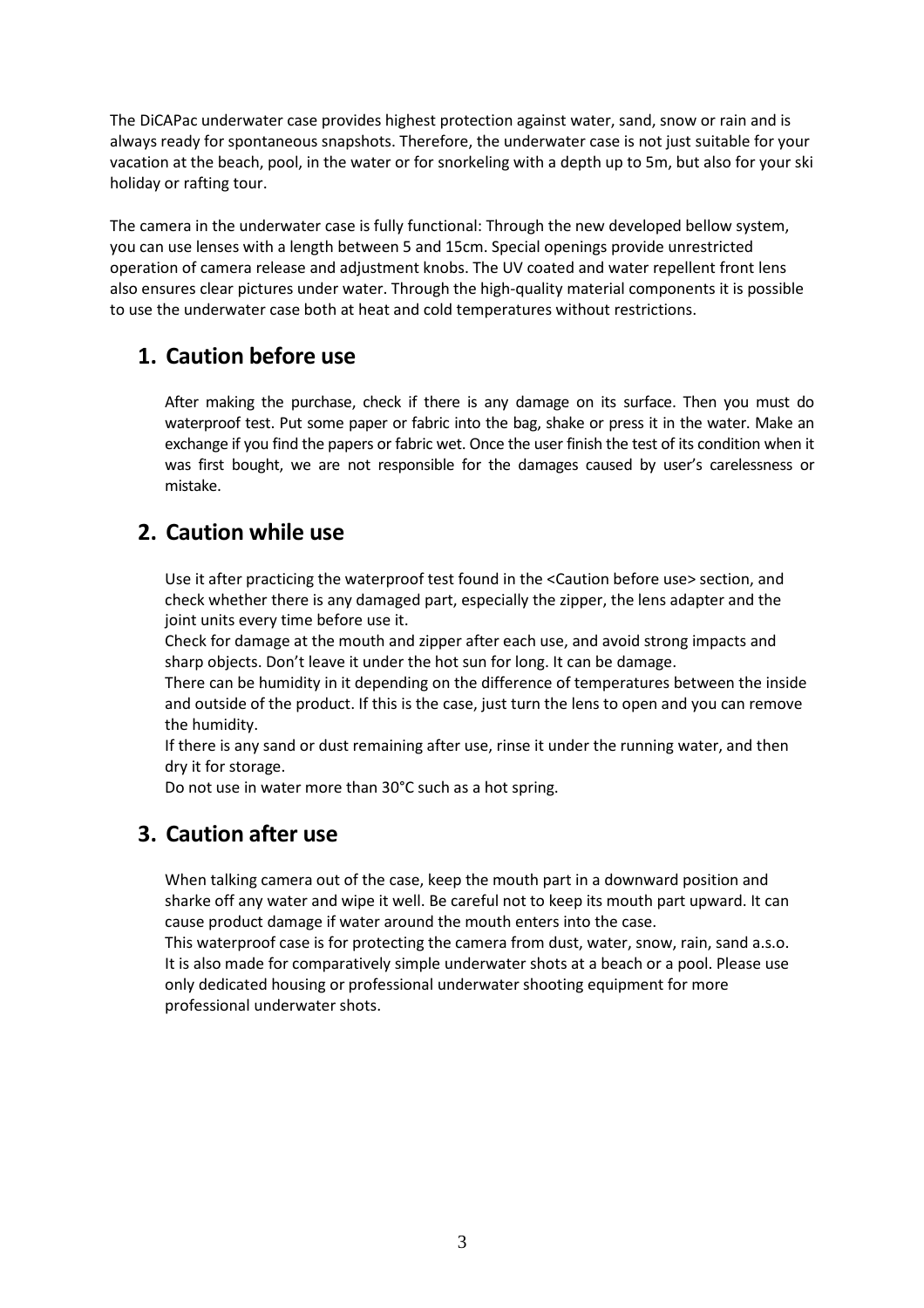### 4. Handling



Open the mouth of the case after turning the camera off. Put the camera into the case, connecting the protective bag lens adapter to the lens.



Zip the case and press and fold along the folded line.



Velcro it together.



Disassemble the lens from the lens adapter and turn it on.



Remove the water and then take the camera out while keeping the mouth part in a downward position.